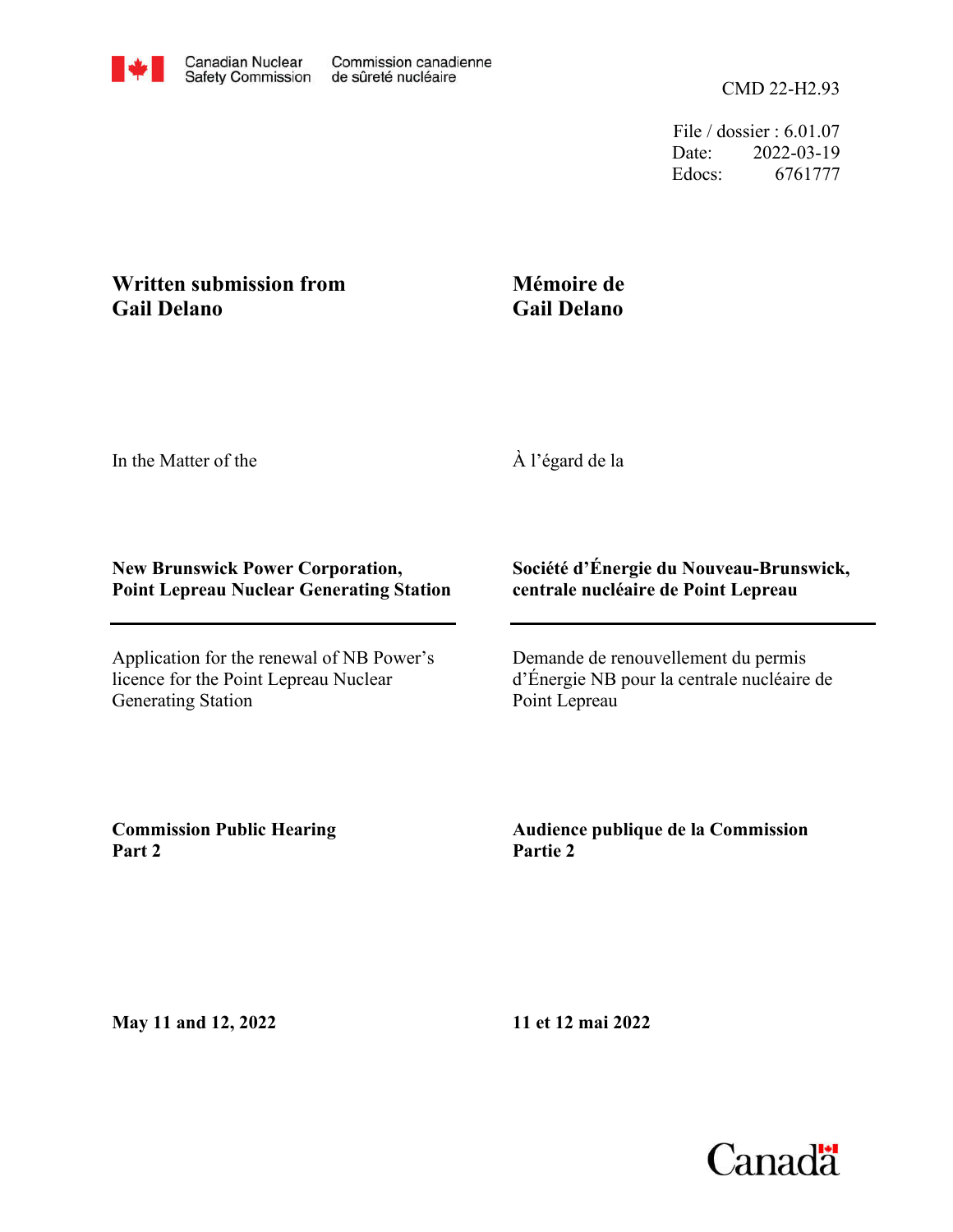From: Sent: Subject: Intervention PLNGS Hearing Ref. 2022-H-02 March 19, 2022 4:26 PM Gail Delano

To Whom it May Concern;

Please consider this email my written intervention to the Canadian Nuclear Safety Commission, regarding the licence renewal of the NB Power Point Lepreau Nuclear Generating Station.

I am a parent and a grandparent. I am extremely concerned that the 25 year proposal would even be considered. I do not want my children or grandchildren left with the legacy of dealing with radioactive waste, high debt, fear of contaminated groundwater or ocean water among so many other concerns.

NB Power's request to renew the licence of PLNGS for 25 years would effectively prevent any public input during the remaining life of the station. We the people pay the bills and suffer the consequences of the choices of those who stand to profit from endangering our families lives. I 100% am requesting the vote to be "NO"on this issue .

A lengthy renewal at a time when there are so many uncertainties that could affect the station's safety, reliability and financial viability, would show a flagrant disregard for the public interest. It is critical that there be regular, timely opportunities to input the evolving needs and concerns of upcoming generations in New Brunswick.

A 25-year licence means that we will have no chance to have our say again until 2047!

The Bay of Fundy is one of the natural wonders of North America. We already know that the Lepreau nuclear plant is killing fish in the Bay due to entrainment from the water intake. A 25-year licence period may decrease the amount of regular assessments of the decline in marine health.

The Lepreau nuclear plant emits radioactive tritium, a carcinogen, into air and water. Canada's current "safe" limits for tritium are many times higher than in other countries.

The Point Lepreau plant is a financial boondoggle. New Brunswickers may decide to close it down before 25 years.